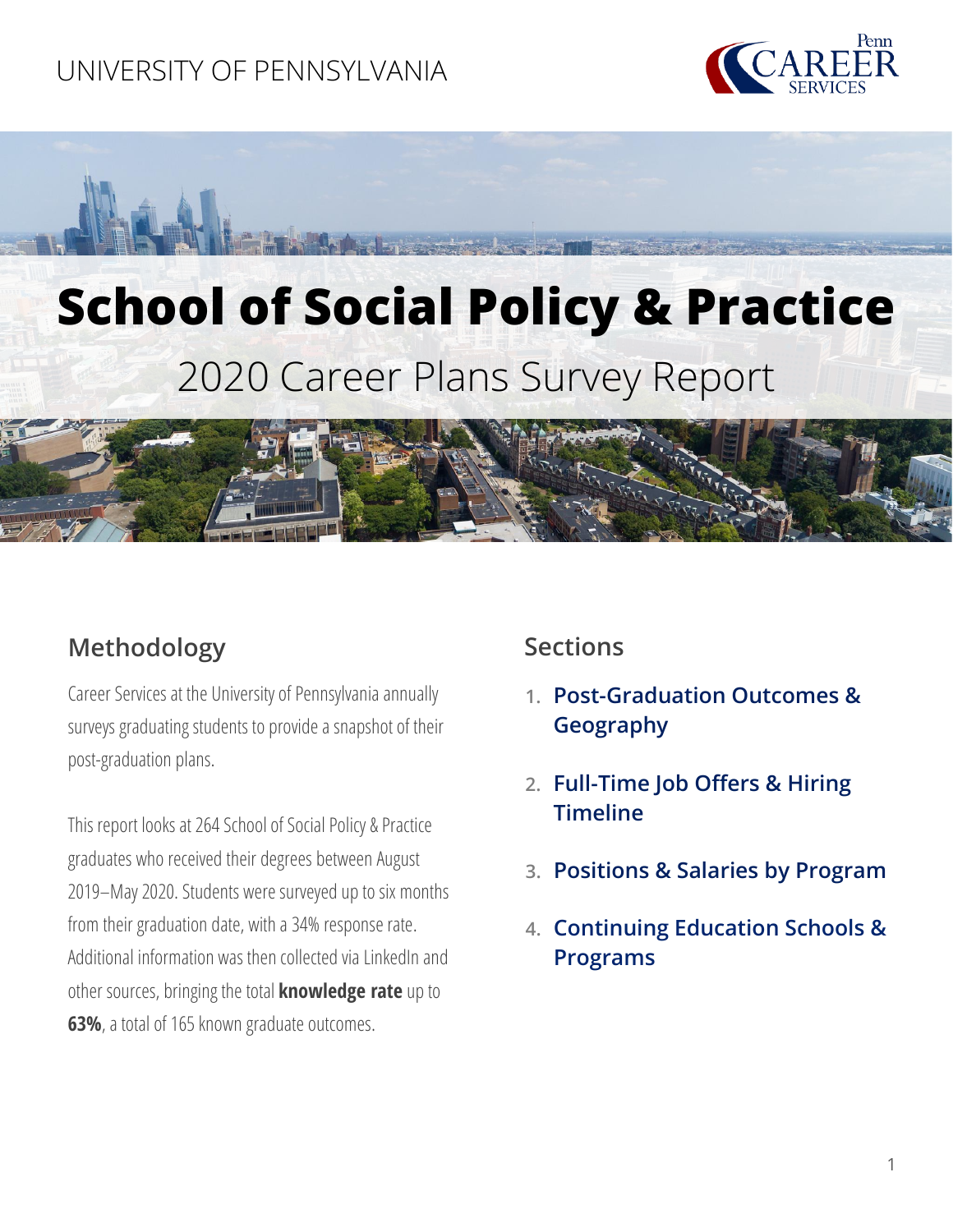

## **Post-Graduation by the Numbers**

*165responses* 

<span id="page-1-0"></span>

## **Full-Time Employment**

### **Employment by State**

*115 responses* 



#### **Internationally 6 students in 4 countries**

5% of those who reported their location

Canada China (3) Hong Kong New Zealand

Powered by Bing © GeoNames, HERE, MSFT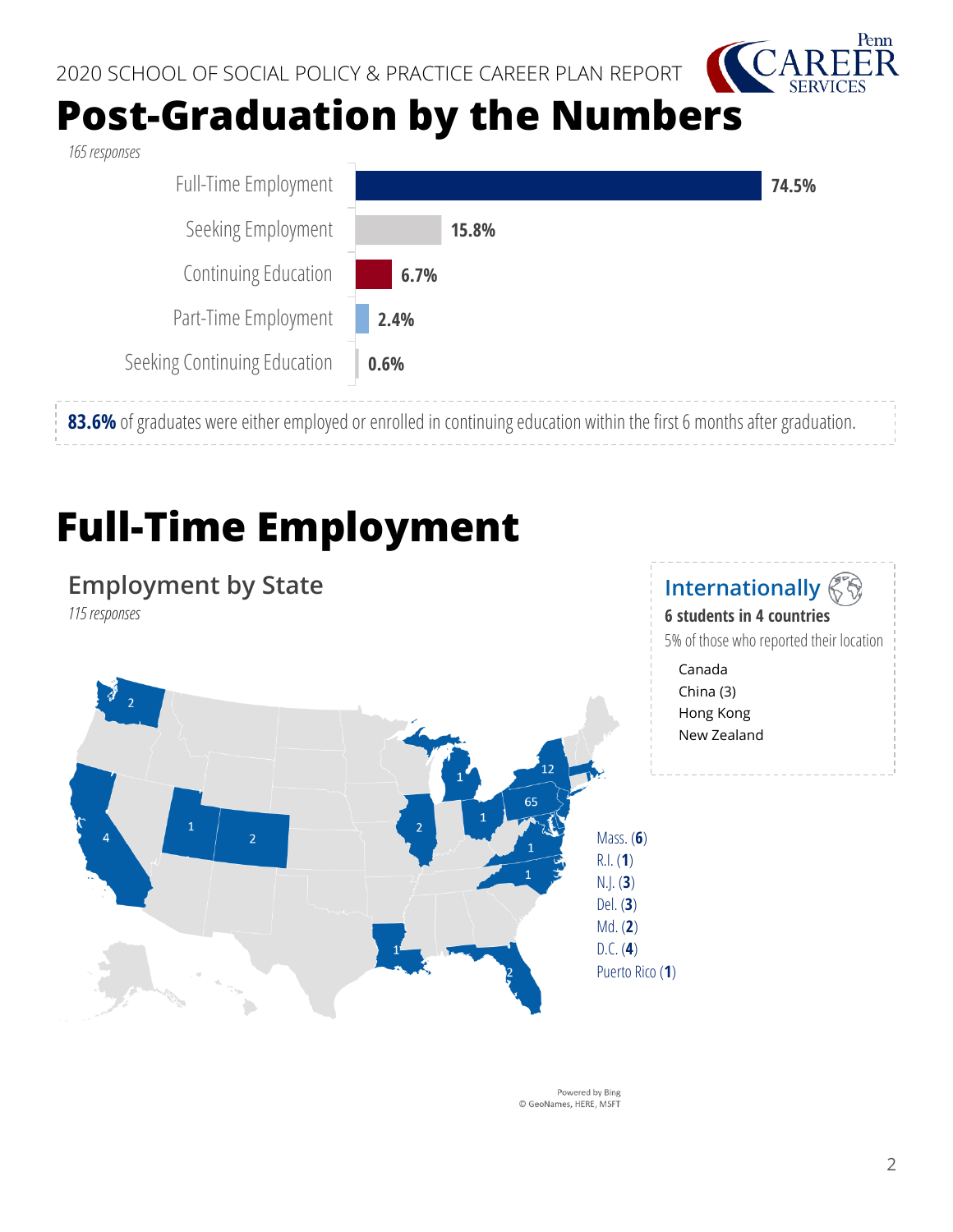

## <span id="page-2-0"></span>**Full-Time Employment**

## **Date of Job Offer**



## **Job Offer Source**

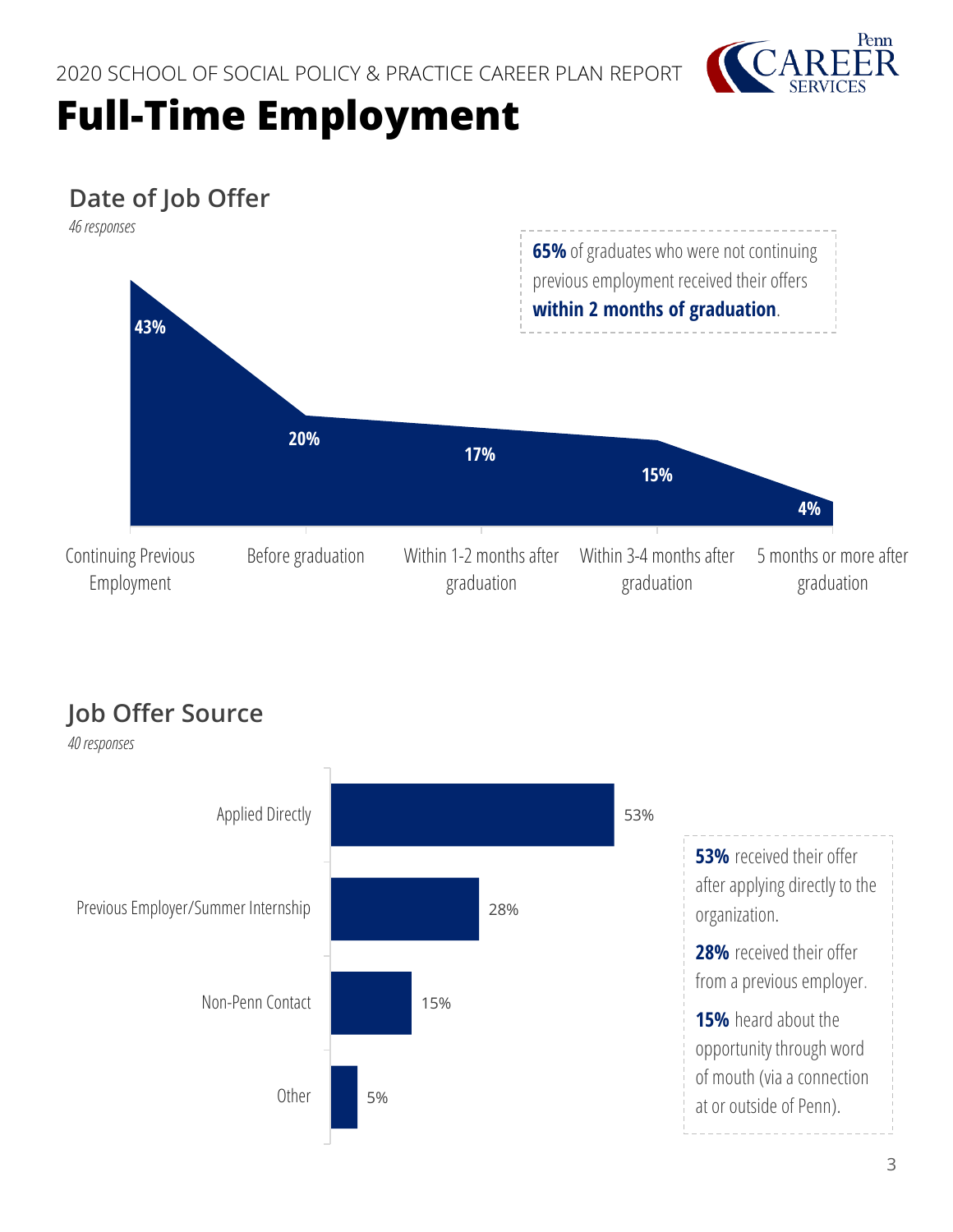## <span id="page-3-0"></span>**Positions & Salaries by Program**

Penn

\* *Dual Degree Recipient*

+ *Continuing Previous Employment*

Positions accepted by 2020 graduates are listed by program and include employer, position title, and location. Salary averages and ranges by program are included if 3 or more full-time employed graduates indicated their annual salary in their responses.

## **DOCTORATE IN CLINICAL SOCIAL WORK**

#### **Full-Time Employment**

**Cornell University,** Mental Health Therapist/Counselor, *Ithaca, New York +*

**Department of Veterans Affairs Columbia VA Regional Office,** Social Worker, *Philadelphia, Pennsylvania +* **Hull Public Schools,** School Social Worker, *Hull, Massachusetts +*

#### **Short-Term Work/Internships Held by Respondents During Degree Program**

o Veterans Multi-Service Center (VA)

### **MASTER OF SCIENCE IN NON-PROFIT LEADERSHIP**

#### **Full-Time Employment**

**Aga Khan Education Board,** Project Manager, *Philadelphia, Pennsylvania*  **Amrita-Seattle,** Chief Executive Officer, *Seattle, Washington*  **Catholic Charities, Diocese of Pittsburgh,** In-Kind Donation Coordinator, *Pittsburgh, Pennsylvania*  **Center for Social Impact Strategy,** Program Coordinator, *Philadelphia, Pennsylvania*  **Chemonics International,** Senior Associate, Knowledge, Innovation, and Technology, *Washington, District of Columbia*  **Christchurch City Mission,** Alcohol and Drug Clinician, *Christchurch, New Zealand \** **General Catalyst,** Executive Assistant, *San Francisco, California*  **GlobeMed,** Finance and Administration Coordinator, *Evanston, Illinois*  **Lemur Pres,** Vice President, *New York City, New York*  **Meals on Wheels of Central Maryland, Inc.,** Director of Communications, *Baltimore, Maryland*  **Mural Arts Program,** Director of Development, *Philadelphia, Pennsylvania +* **Orlando Health,** Community Relations Specialist, *Orlando, Florida +* **Pennsylvania Immigration and Citizenship Coalition,** Resource Director, *Philadelphia, Pennsylvania \** **Stanford University,** Assistant Vice President for the Arts, *Stanford, California +* **Tech Impact,** Director of Development, *Wilmington, Delaware*  **The NOLA Project,** Artistic Director, *New Orleans, Louisiana +* **The Veritas Forum,** VP of Development, *Boston, Massachusetts*  **Travis Manion Foundation,** Development Coordinator, *Philadelphia, Pennsylvania*  **Uncommon Schools,** Associate Director of Operations, *New York City, New York*  **University of Pennsylvania,** Director of Class Giving and Reunion Programs, *Philadelphia, Pennsylvania +*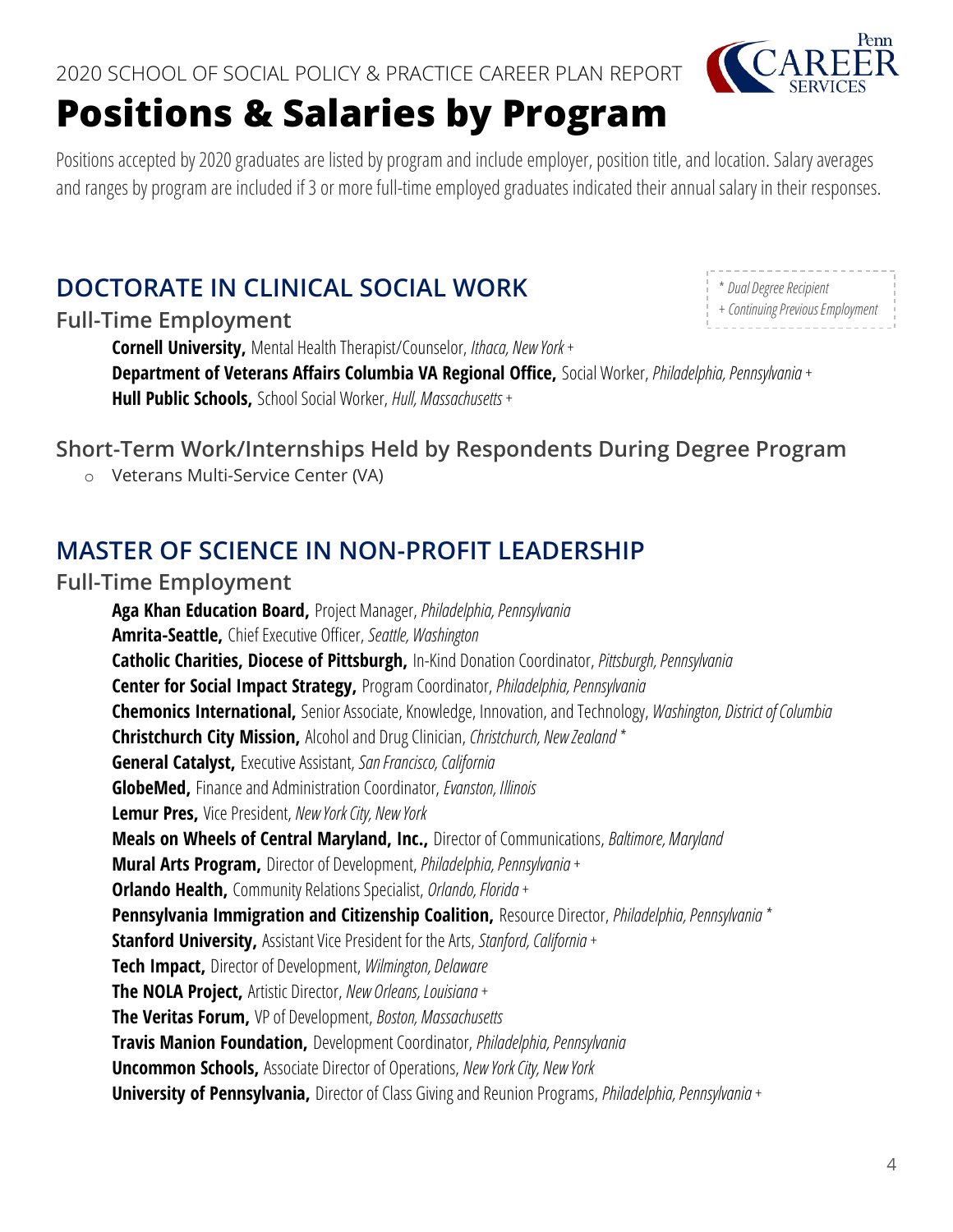**University of Pennsylvania,** Director of Programs & Events, *Wilmington, Delaware +* **University of Pennsylvania - Netter Center,** Program Director, *Philadelphia, Pennsylvania +* **US Census Bureau,** Administrative Manager, *New York City, New York +* **Wake Forest University,** Associate Chaplain for Muslim Life, *Winston-Salem, North Carolina +* **Women Against Abuse,** Therapist, *Philadelphia, Pennsylvania +* **Young Green Tech,** Director of Development, *New York City, New York* 

#### **Average Salary: \$79,556 (based on 11 reported full-time salaries) Median Salary: \$60,000 | Salary Range: \$20,000 - \$187,000**

#### **Short-Term Work/Internships Held by Respondents During Degree Program**

- o Belmont Behavioral Health Hospital
- o Musicians On Call
- o The Enterprise Center
- o The Satell Institute

## **MASTER OF SCIENCE IN SOCIAL POLICY**

#### **Full-Time Employment**

**Actionable Intelligence for Social Policy,** Policy Fellow, *Philadelphia, Pennsylvania +\** **Baker & Mckenzie,** Associate, *Hong Kong*  **Capria Ventures,** Fellow, *Seattle, Washington*  **Jones Day,** Associate, *Philadelphia, Pennsylvania*  **KPMG,** Strategy Consultant, *Toronto, Canada*  **Kreab Worldwide,** Associate, *Beijing Shi, China*  **Penn Asian Senior Services,** Social Worker, *Philadelphia, Pennsylvania*  **Philadelphia District Attorney's Office,** Research Assistant and Special Projects Coordinator, *Philadelphia, Pennsylvania*  **Sing Tao Daily,** News Reporter, *New York City, New York*  **Support Center for Child Advocates,** Child Advocate Social Worker, *Philadelphia, Pennsylvania*  **United States District Court,** Judicial Clerk, *Philadelphia, Pennsylvania*  **University of Michigan,** Program Coordinator, *Ann Arbor, Michigan*  **University of Pennsylvania - Netter Center,** Emerson Fellow, *Philadelphia, Pennsylvania*  \* *Dual Degree Recipient*

#### **Average Salary: \$68,000 (based on 4 reported full-time salaries) Median Salary: \$47,500 | Salary Range: \$24,000 - \$153,000**

o University of Pennsylvania, Perelman Center for Advanced Medicine

o Wake Forest University

+ *Continuing Previous Employment*

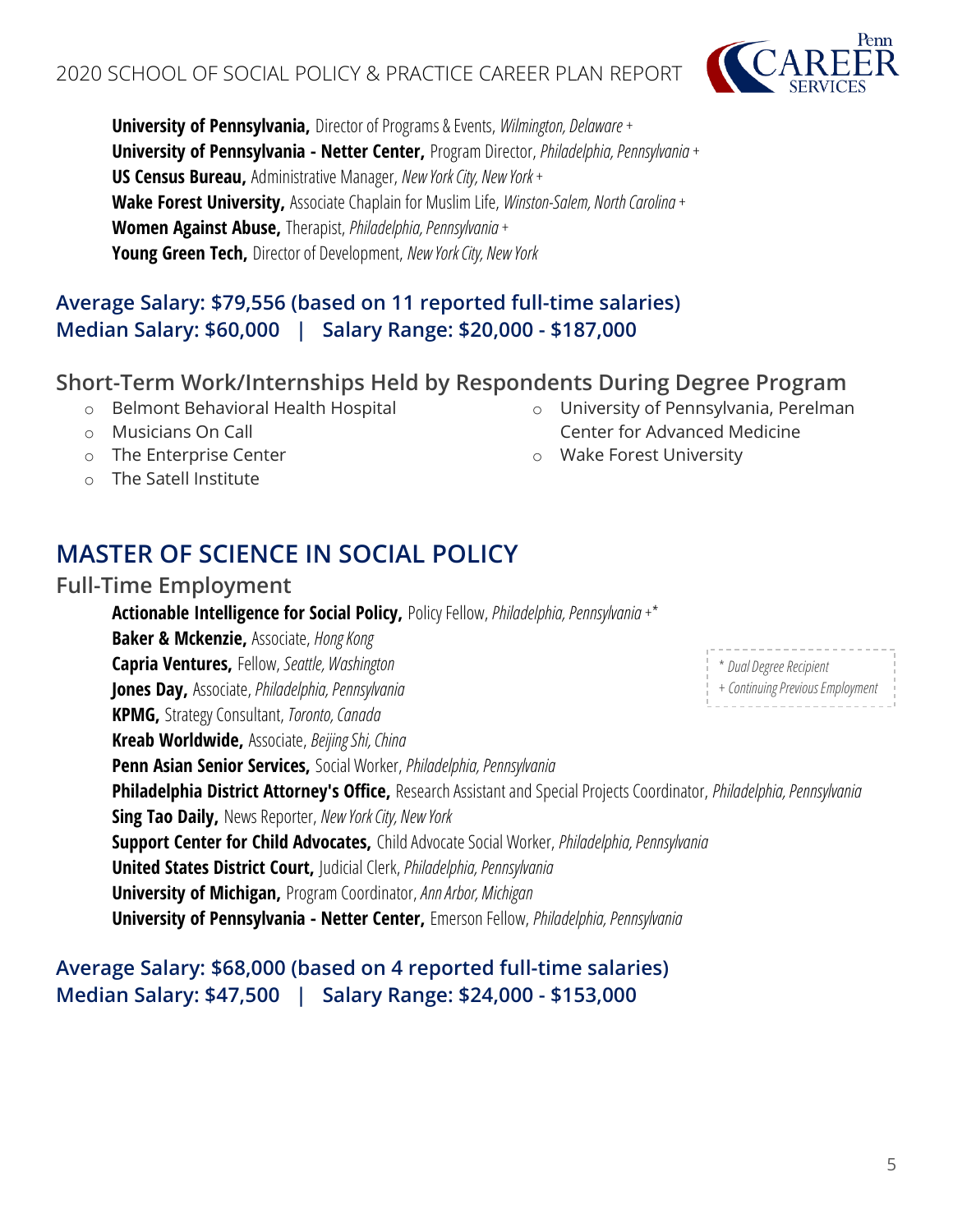

#### **Short-Term Work/Internships Held by Respondents During Degree Program**

- o Biden for President
- o Center for American Progress
- o Interfaith Center on Corporate Responsibility
- o Mayor's Office Philadelphia
- o Penn Asian Senior Services
- o Penn Leads The Vote
- o Program on Opinion Research and Election Studies
- o The Global Impact Investing Network
- o University of Pennsylvania, Netter Center for Community Partnerships

## **MASTER OF SCIENCE IN SOCIAL POLICY (COMBINED DATA ANALYTICS FOR SOCIAL POLICY CERTIFICATE)**

**Full-Time Employment**

**BlueLabs,** Data Scientist, *Washington, District of Columbia*  **IBM China,** Consulting Business Associate, *Guangzhou, China +*

#### **Short-Term Work/Internships Held by Respondents During Degree Program**

- o Children's Hospital of Philadelphia
- o Data Science for Social Good Fellowship
- o IBM
- o University of Washington

## **MASTER OF SOCIAL WORK (CLINICAL PRACTICE)**

#### **Full-Time Employment**

**Acacia Network,** Psychotherapist, *New York City, New York*  **Action Wellness,** Medical Case Manager, *Philadelphia, Pennsylvania*  **Ascendant Behavioral Health Clinic,** Therapist, *Salt Lake City, Utah*  **Aspire Healthcare,** Crisis Clinician, *Quincy, Massachusetts*  **Belmont Behavioral Health,** Psychotherapist Social Worker, *Philadelphia, Pennsylvania*  **Ben Gamla Charter School,** Guidance Counselor, *Tavernier, Florida*  **Boston Public Schools,** School Social Worker, *Roxbury, Massachusetts*  **Catholic Charities, Diocese of Trenton,** Clinician, *Westhampton Township, New Jersey* **Cerebral,** Care Counselor, *New York City, New York*  **Child Guidance Resource Center,** Mental Health Professional, *Havertown, Pennsylvania*  **Child Guidance Resource Center,** Therapist, *Philadelphia, Pennsylvania*  **Children's Hospital of Philadelphia,** Adolescent Wellness Counselor, *Philadelphia, Pennsylvania*  **Christchurch City Mission,** Alcohol and Drug Clinician, *Christchurch, New Zealand \** **Courdea,** Therapist, *Philadelphia, Pennsylvania*  **Creative Health Services,** Clinician, *Pottstown, Pennsylvania +* **Crozer-Keystone Health System,** Child & Family Mental Health Therapist, *Chester, Pennsylvania* 

\* *Dual Degree Recipient* + *Continuing Previous Employment*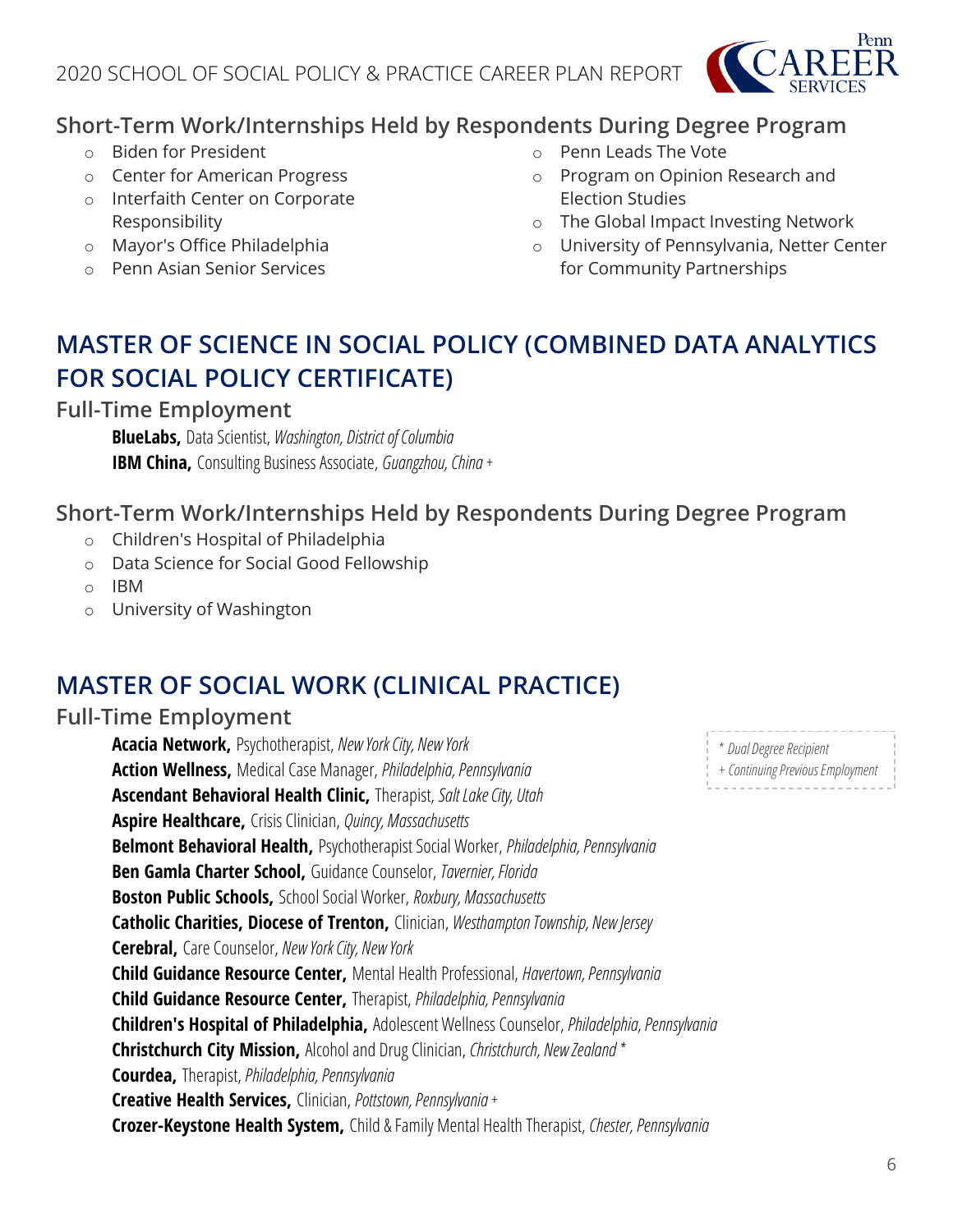

**Crozer-Keystone Health System,** Clinician, *Chester, Pennsylvania*  **DaVita Kidney Care,** Social Worker, *Lancaster, Pennsylvania*  **DBT of South Jersey,** Psychotherapist, *Voorhees Township, New Jersey* **Delaware County Department of Human Services,** Social Worker, *Upper Darby Township, Pennsylvania*  **Delaware Valley Residential Care,** Behavioral Therapist, *Warminster, Pennsylvania*  **Department of Veteran Affairs - Veterans Health Administration,** Social Work Fellow, *Bedford, Massachusetts*  **Dr. Berrocal and Associates,** Manager and Director of Operations, *San Juan, Puerto Rico*  **Easterseals of Southeastern Pennsylvania,** School Social Worker, *Philadelphia, Pennsylvania*  **Eating Recovery Center,** Behavioral Health Counselor II, *Northbrook, Illinois*  **Eating Recovery Center,** Program Therapist, *Denver, Colorado*  **EBS Healthcare,** Mental Health Counselor, *Darby, Pennsylvania*  **EMS of Virginia,** Community Based Counselor, *Oakton, Virginia*  **Family Promise,** Housing Specialist, *Newton, New Jersey +* **Fenway Health,** Public Health Behavioral Health Clinician, *Boston, Massachusetts*  **Gemma Services,** Outpatient Therapist, *Philadelphia, Pennsylvania*  **George Junior Republic,** Family-Based Therapist, *Grove City, Pennsylvania*  **George Junior Republic,** Mental Health Professional, *Grove City, Pennsylvania*  **HIAS Pennsylvania,** Immigrant Emergency Relief Fund Case Manager, *Philadelphia, Pennsylvania*  **Horizon House,** Mental Health Specialist, *Wilmington, Delaware*  **Horsham Clinic,** Social Worker, *Horsham, Pennsylvania*  **Institute for Contemporary Psychotherapy,** Family and Couples Therapist, *New York City, New York*  **KIPP Philadelphia Schools,** School Social Worker, *Philadelphia, Pennsylvania*  **Kirkbride Center,** Primary Therapist, *Philadelphia, Pennsylvania*  **Legacy Treatment Services,** Clinician, *Philadelphia, Pennsylvania*  **Main Line Rehabilitation Associates, Inc.,** Cognitive Therapist, *Philadelphia, Pennsylvania*  **MCC Warwick Family Services,** Primary Family Therapist, *Bensalem, Pennsylvania*  **MTR Therapy,** Psychotherapist, *Philadelphia, Pennsylvania*  **Northeast Community Center for Behavioral Health,** Child and Family Therapist, *Philadelphia, Pennsylvania* **Pathways to Housing PA,** Service Coordinator, *Philadelphia, Pennsylvania +* **Penn Medicine, Hospital of the University of Pennsylvania,** Social Worker, *Philadelphia, Pennsylvania*  **Penn Medicine, University of Pennsylvania Health System,** Social Worker, *Philadelphia, Pennsylvania*  **Philadelphia Children's Crisis Response Center,** Crisis Social Worker, *Philadelphia, Pennsylvania*  **Philadelphia Department of Human Services,** Child Abuse Investigator, *Philadelphia, Pennsylvania +* **Public Health Management Corporation,** Master Level Social Worker at Mary Howard Health Center, *Philadelphia, Pennsylvania*  **Public Health Management Corporation,** Medical Case Manager, *Philadelphia, Pennsylvania*  **Rivia Medical,** Licensed Social Worker, *New York City, New York*  **School District of Philadelphia,** 4th Grade Teacher, *Philadelphia, Pennsylvania*  **Seasons Hospice and Palliative Care,** Hospice Social Worker, *Philadelphia, Pennsylvania* 

**Spark Program,** Program Fellow, *Philadelphia, Pennsylvania*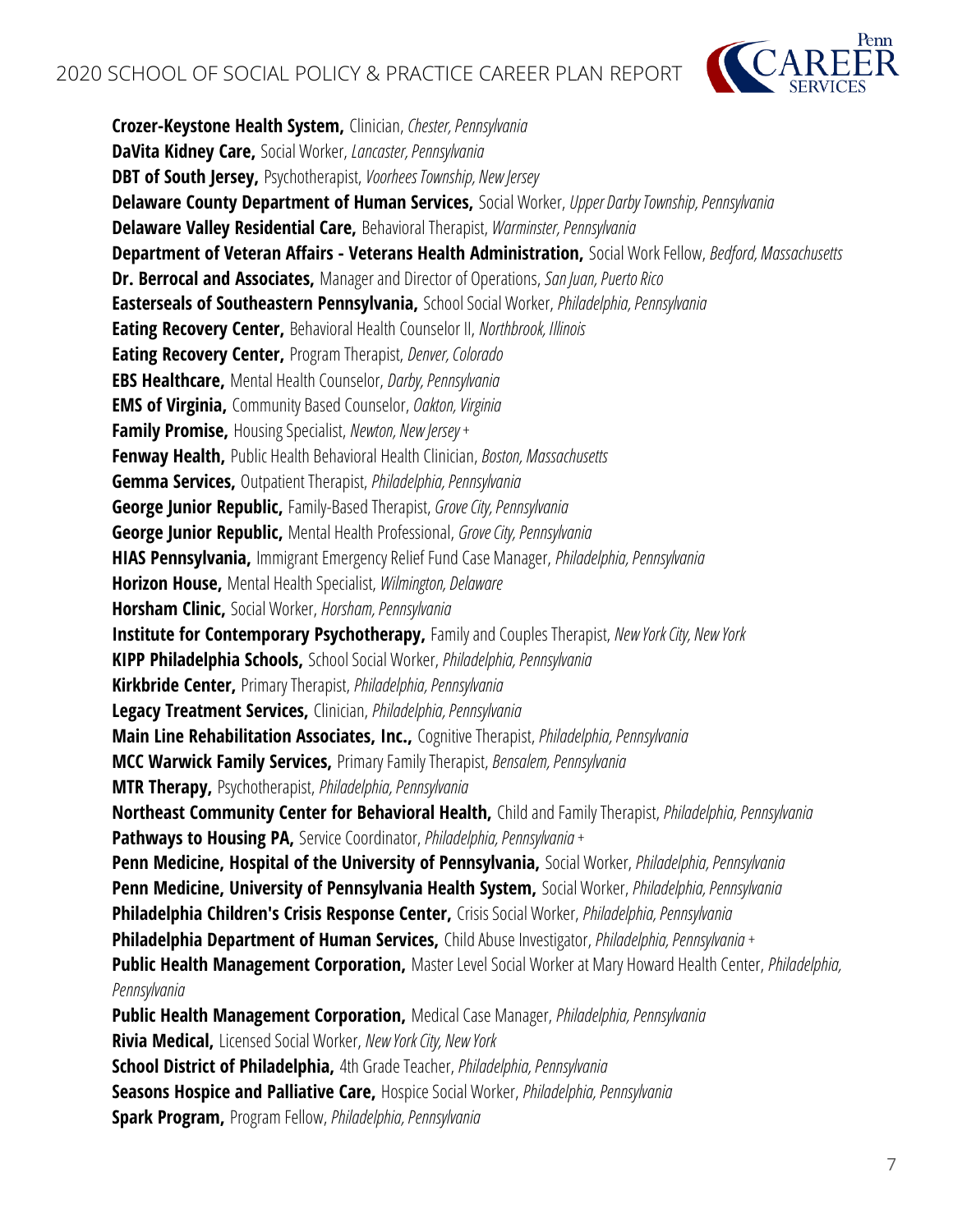

**Support Center for Child Advocates,** Child Advocate Social Worker, *Philadelphia, Pennsylvania*  **The Bethesda Group Psychological Services,** DBT Therapist, *Bethesda, Maryland*  **The Center for Autism,** Mental Health Professional Team Lead, *Philadelphia, Pennsylvania*  **The Legal Aid Society of DC,** Supervisor, *Washington, District of Columbia*  **Thomas Jefferson University Hospital,** Therapist, *Philadelphia, Pennsylvania*  **University of Pennsylvania,** Clinical Research Coordinator, *Philadelphia, Pennsylvania +* **University of Pennsylvania,** Staff Social Worker, *Philadelphia, Pennsylvania \** **William Penn School District,** School Social Worker, *Philadelphia, Pennsylvania*  **YAI,** Mental Health Clinician, *New York City, New York* 

**York County Children's Advocacy Center,** Forensic Interviewer, *York, Pennsylvania*  **Youth Art and Self Empowerment Project,** Social Worker, *Philadelphia, Pennsylvania* 

#### **Average Salary: \$46,361 (based on 18 reported full-time salaries) Median Salary: \$42,236 | Salary Range: \$34,000 - \$63,000**

#### **Short-Term Work/Internships Held by Respondents During Degree Program**

- o Belmont Behavioral Health Hospital
- o Belmont Behavioral Health, Hall Mercer CMHC
- o Belmont Behavioral Hospital
- o Benjamin B Comegys Elementary School
- o Center for Autism and Hospital of Pennsylvania
- o Children and Families First
- o Children's Crisis Treatment Center
- o Children's Hospital of Philadelphia (2)
- o CLS-Philadelphia
- o Clymer Elementary School
- o Congreso de Latinos Unidos
- o Department of Veteran's Affairs
- o Friends Hospital
- o Gemma Services
- $O$  GRI $(2)$
- o Hall Mercer Community Mental Health Center (2)
- o Healing Hurt People
- o Horizon House
- o Hospital of the University of Pennsylvania
- o Jefferson Hospital
- o Jewish Family and Children's Services
- o KIPP West Philadelphia Academy
- o Kirkbride Center
- o Lutheran Settlement House
- o MANNA
- o Mastery Charter Schools (3)
- o MCC
- o Merakey
- o Miles for Migraine
- o Onward Behavioral Health
- o Pathways to Housing, PA
- o Penn Medicine (2)
- o Penn Medicine, Abramson Cancer Center
- o Penn Medicine, Hospice Inpatient Unit at Rittenhouse
- o Penn Medicine, Jefferson Health
- o Philadelphia FIGHT
- o Philadelphia Juvenile Justice Services Center
- o Powerback Rehabilitation
- o Red and Blue Call Center
- o Restore Health at University City
- o School District of Philadelphia (2)
- o Silver Springs Martin Luther School and Goldrring Reentry Initiative
- o St. Gabriel's Hall
- o The Hole in the Wall Gang Camp
- o The Mill Creek School
- o The Satell Institute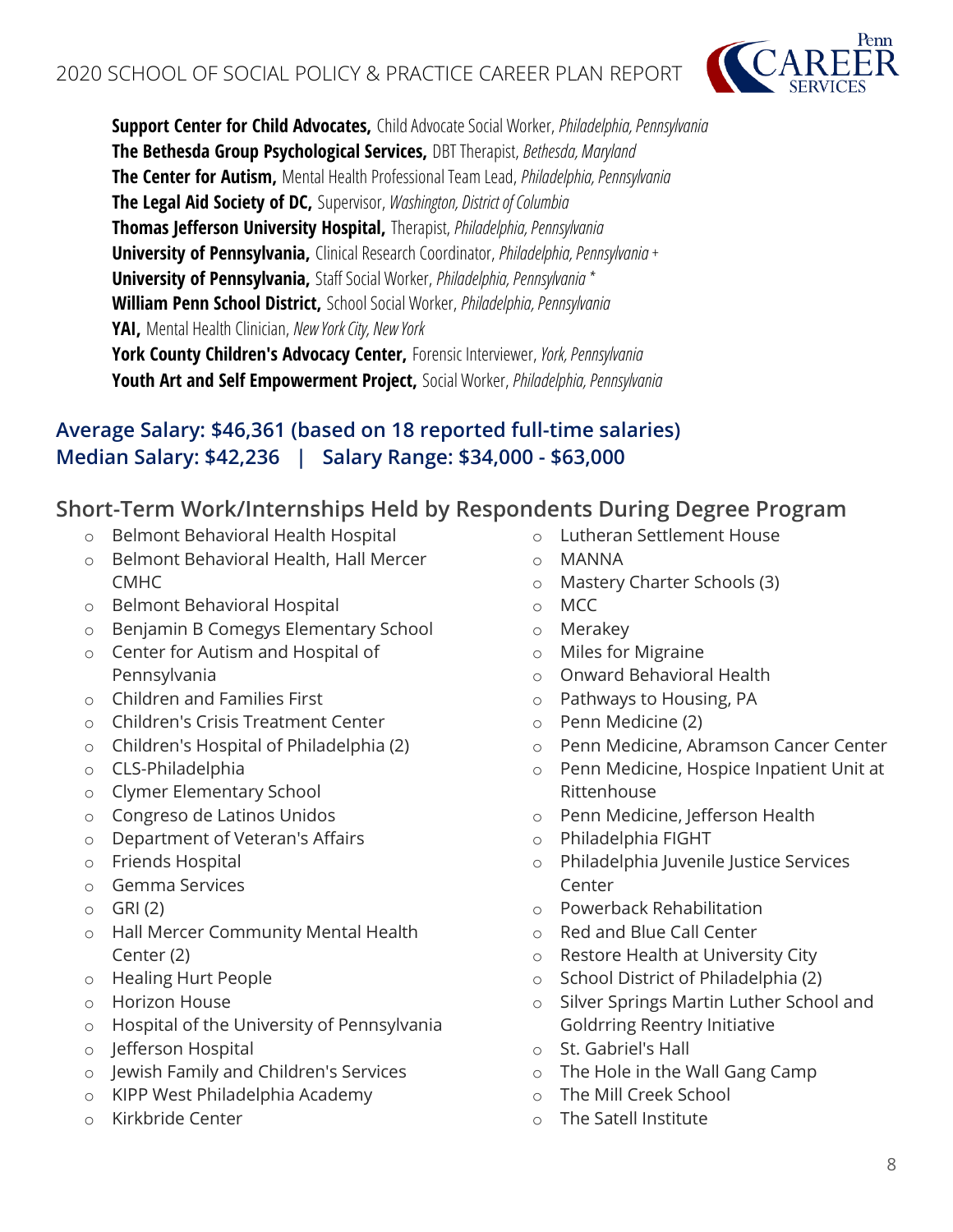### 2020 SCHOOL OF SOCIAL POLICY & PRACTICE CAREER PLAN REPORT



\* *Dual Degree Recipient* + *Continuing Previous Employment*

- o The U School (2)
- o Thomas Jefferson University Hospital Sidney Kimmel Cancer Center
- o Turning Points For Children (2)
- o University of Pennsylvania, Netter Center for Community Partnerships
- o University of Pennsylvania, Penn Memory **Center**
- o University of Pennsylvania, Perelman Center for Advanced Medicine
- o Veterans Multi-Service Center (VA)
- o Wedge (Logan)
- o Wilmington VA Medical Center
- o Yes! And... Collaborative Arts

### **MASTER OF SOCIAL WORK (MACRO PRACTICE)**

#### **Full-Time Employment**

**Action Wellness,** Case Manager, *Philadelphia, Pennsylvania*  **Actionable Intelligence for Social Policy,** Policy Fellow, *Philadelphia, Pennsylvania +\** **City of Philadelphia - Department of Public Health,** Special Populations Social Worker, *Philadelphia, Pennsylvania*  **LifeLong Medical Care,** Associate Clinical Social Worker -Street Medicine, *San Francisco, California*  **Office of Governor Gina Raimondo,** Public Policy Fellow, *Providence, Rhode Island*  **Pennsylvania Immigration and Citizenship Coalition,** Resource Director, *Philadelphia, Pennsylvania\** **Philadelphia Lawyers for Social Equity,** Lead Investigator and Mitigation Specialist, *Philadelphia, Pennsylvania*  **Qihang Nonprofit Organization,** Child Social Worker, *Shenzhen, China*  **Rose Bente Lee Ostapenko Center for Race, Equality and Mission,** Project Coordinator, *Niagara Falls, New York*  **Tenderloin Neighborhood Development Corporation,** Social Worker II, *San Francisco, California*  **The Society of St. Vincent de Paul,** Social Services Team Manager, *Cincinnati, Ohio*  **Urban Institute,** Research Analyst, Health Policy Center, *Washington, District of Columbia*  **Visiting Nurse Association of Greater Philadelphia,** Medical Social Worker, *Philadelphia, Pennsylvania* 

### **Short-Term Work/Internships Held by Respondents During Degree Program**

- o Community Legal Services and Episcopal Community Services
- o Hebrew Immigrant Aid Society of Pennsylvania (HIAS PA)
- o Housing Alliance of Pennsylvania
- o KIPP Philadelphia
- o KPEA
- o Pennsylvania Hospital o Pennsylvania Immigration and Citizenship
- Coalition (PICC)
- o The Field Center for Children's Policy, Practice, and Research (2)
- o Women Against Abuse

**PHD IN SOCIAL WELFARE**

<span id="page-8-0"></span>**Full-Time Employment**

**University of Denver - Graduate School of Social Work,** Assistant Professor, *Denver, Colorado*